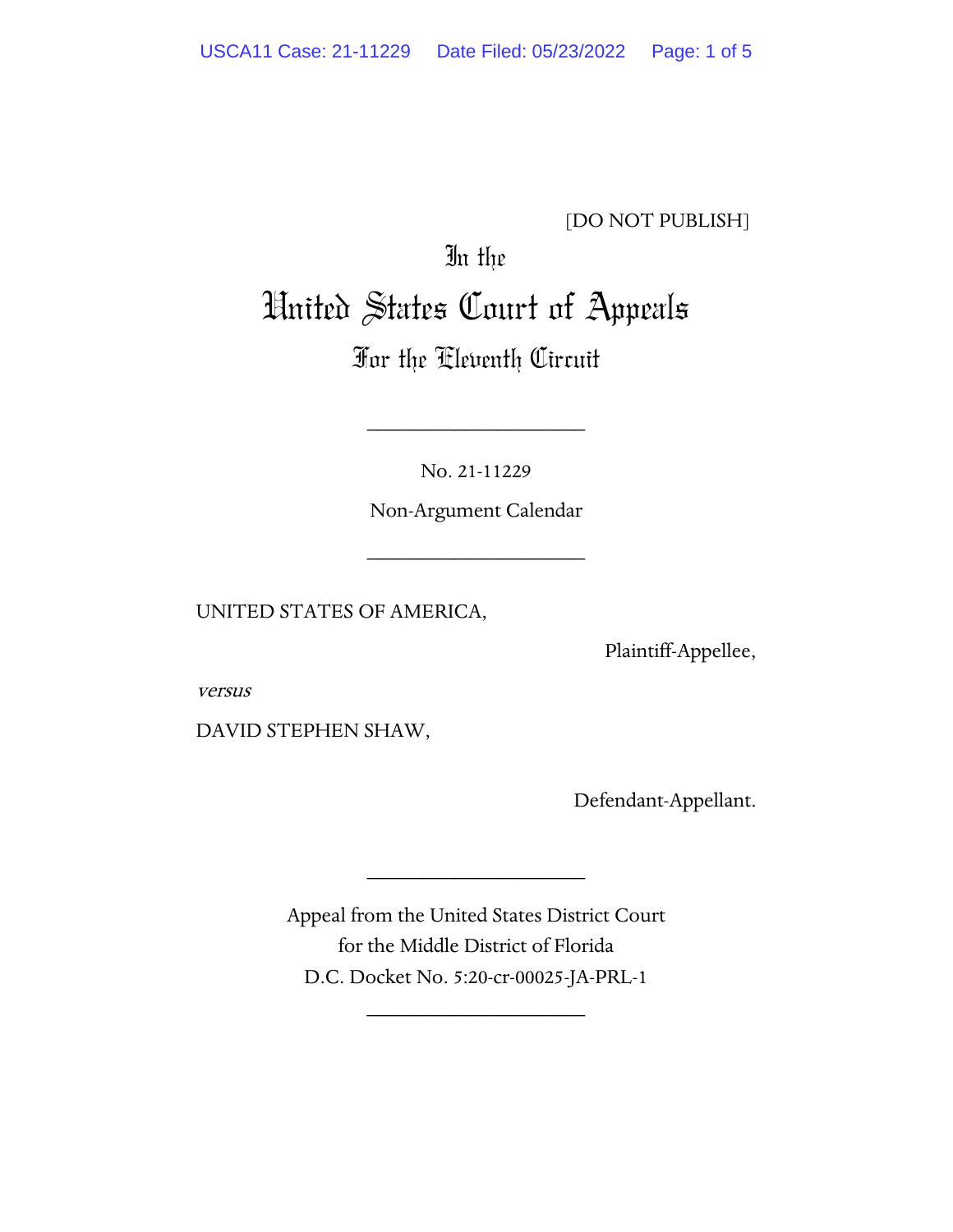## 2 Opinion of the Court 21-11229

Before LUCK, LAGOA, and ANDERSON. Circuit Judges. PER CURIAM:

David Shaw appeals his 72-month sentence for possession of a firearm by a convicted felon, in violation of 18 U.S.C.  $\S\ S$  922(g)(1) and  $924(a)(2)$ . Shaw argues that his sentence, which is above his guideline range, was unjustified because the district court overemphasized his criminal history, which was already taken into account in determining his guideline range and contained charges that were never pursued, and overlooked his substance abuse.

We review a sentence's reasonableness for abuse of discretion, "[r]egardless of whether the sentence imposed is inside or outside the Guidelines range." Gall v. United States, 552 U.S. 38, 51 (2007). We will vacate a sentence as substantively unreasonable "only if we are left with the definite and firm conviction that the district court committed a clear error of judgment in weighing the [18 U.S.C.]  $\S 3553(a)$  factors" as evidenced by a sentence "that is outside the range of reasonable sentences dictated by the facts of the case." United States v. Goldman, 953 F.3d 1213, 1222 (11th Cir. 2020) (quotation marks omitted). We "do not presume that a sentence outside the guideline range is unreasonable and must give due deference to the district court's decision that the  $\S$  3553(a) factors, as a whole, justify the extent of the variance." Id. Nonetheless, we "take the degree of variance into account and consider the extent of a deviation from the guidelines." United States v. Taylor, 997 F.3d 1348, 1355 (11th Cir. 2021). "Although there is no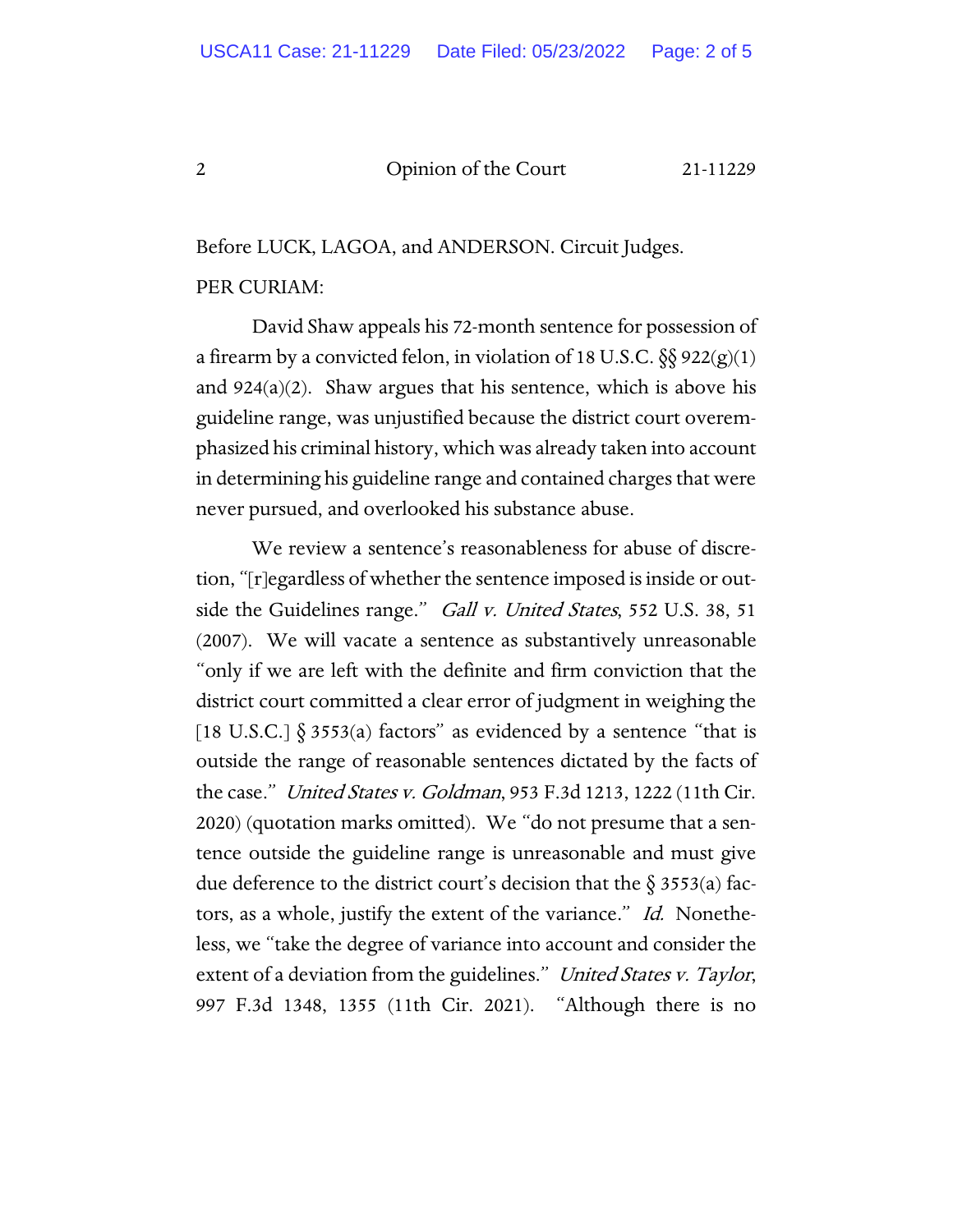21-11229 Opinion of the Court 3

proportionality principle in sentencing, a major variance from the advisory guideline range requires a more significant justification than a minor one, and the justification must be sufficiently compelling to support the degree of the variance." Id. Finally, the party challenging a sentence has the burden of showing the sentence is unreasonable in light of the entire record, the  $\S$  3553(a) factors, and the deference afforded the sentencing court. United States v. Rosales-Bruno, 789 F.3d 1249, 1256 (11th Cir. 2015).

The district court must impose a sentence that is "sufficient, but not greater than necessary" to reflect the seriousness of the offense, promote respect for the law, provide just punishment, afford adequate deterrence, protect the public, and provide the defendant with any needed correctional treatment or training. 18 U.S.C.  $\S$  3553(a)(2). It must also consider the nature and circumstances of the offense, the history and characteristics of the defendant, the kinds of sentences available, the sentencing range established by the applicable Sentencing Guidelines provision, any pertinent policy statement issued by the Sentencing Commission, the need to avoid sentencing disparities between similarly situated defendants, and the need to provide restitution to any victims in the case. Id.  $\S$  3553(a)(1), (3)-(7). While the district court must consider each § 3553(a) factor, it need not discuss each factor specifically and its statement that it considered the factors is sufficient. *Goldman*, 953 F.3d at 1222. The weight that each  $\delta$  3553(a) factor receives is a matter within the sound discretion of the district court. United States v. Williams, 526 F.3d 1312, 1323 (11th Cir. 2008); Rosales-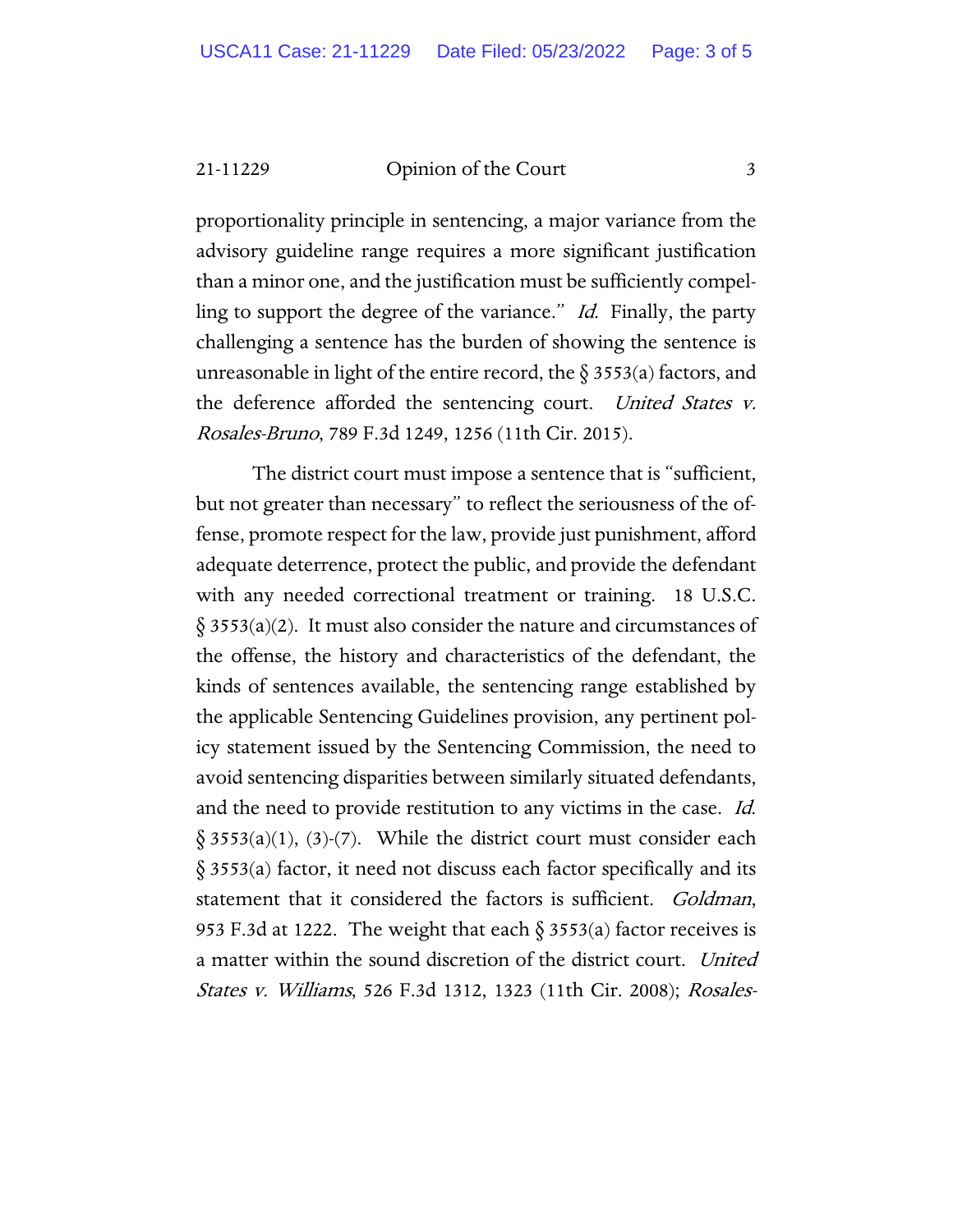4 Opinion of the Court 21-11229

Bruno, 789 F.3d at 1263 ("Placing substantial weight on a defendant's criminal record is entirely consistent with  $\S$  3553(a) because five of the factors are related to criminal history.").

A district court may impose an upward variance if it concludes that the guideline range was insufficient in light of a defendant's criminal history. United States v. Johnson, 803 F.3d 610, 619 (11th Cir. 2015); see also United States v. Osorio-Moreno, 814 F.3d 1282, 1288 (11th Cir. 2016) (noting that we have "upheld large upward deviations based solely on an offender's extensive criminal history"). In imposing a variance, the district court may consider conduct already considered by the probation officer in calculating the guideline range. Johnson, 803 F.3d at 619. We also have held that a sentencing court may consider both uncharged and acquitted conduct in determining the appropriate sentence. United States v. *Smith*, 741 F.3d 1211, 1227 (11th Cir. 2013).

Here, the district court did not abuse its discretion because it considered the  $\S 3553(a)$  factors and reasonably chose to place substantial weight on Shaw's lengthy criminal history and determine that an upward variance was necessary to promote respect for the law, afford adequate deterrence, and protect the public. The district court stated that it considered Shaw's arguments and did not abuse its discretion when it gave more weight to his seventeen adult convictions, many arrests, and convictions and arrests for battery, including several incidents of beating and choking women, than to the mitigation factors that included his rough upbringing and addictions.